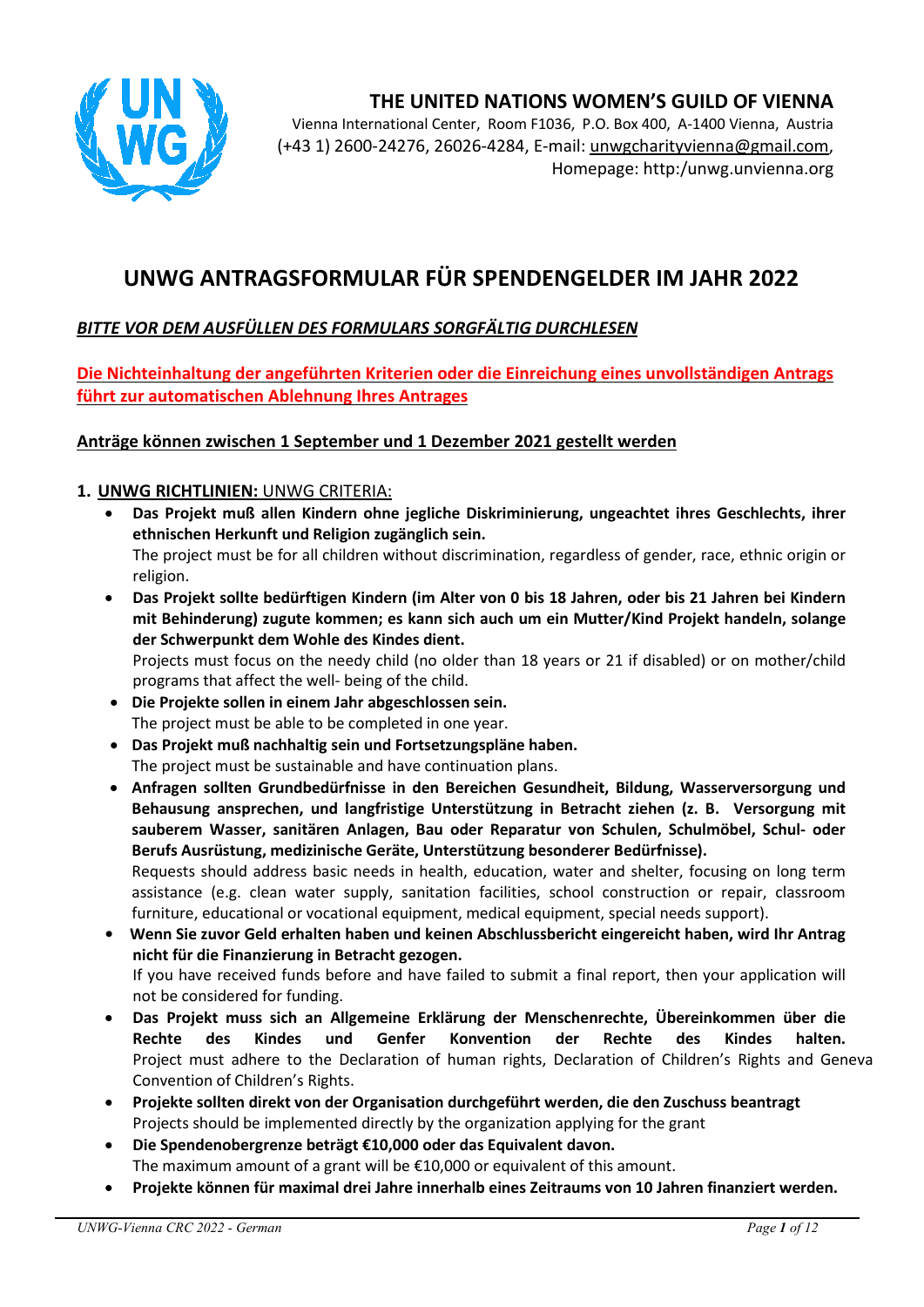Projects may be funded for maximum of three years within a 10 year period.

 **Die UNWG wird einen Teil eines großen Projekt finanzieren, sofern der Rest der Mittel bereits gesichert ist.** The UNWG will fund a part of a large project, provided the rest of the funds have already been secured.

#### **2. Folgende Ausgaben werden NICHT vom UNWG übernommen:** UNWG DOES NOT FUND:

- **Administrationskosten (Mieten, Gehälter jeder Art, Büromaterial, Telefon, Reise und Transportgeld)** Administrative costs (rents, salaries of any kind, office supplies, telephone costs, travel expenses).
- **Schulgeld, Schuluniformen, Schreibmaterial** School fees, school uniforms or writing materials
- **Werbematerialien, Aufklärungsarbeit oder Sensibilisierungsprogramme**  Promotional materials, awareness training or sensitization programmes
- **Mikrokredite oder der Erwerb von Tieren zur Einkommensgenerierung** Micro-credit programmes or purchase of animals for income generation
- **Umsatzgenerierende Systeme (z. B. Kauf von Computern für ein Cybercafe; oder die Errichtung eines Gebäudes oder den Kauf von Geräten mit der Absicht sie als Einkommensquelle zu benutzen bzw weiterzuvermieten)**

Revenue generating schemes (e.g.: purchase of computer equipment for a Cybercafé; building construction or purchase of equipment to be utilized/rented out for commercial purposes/ income generating activities)

- **Lebensmittel und Nothilfe (wie z. B. im Falle von Naturkatastrophen, Konfliktzonen usw.)**  Food and emergency aid i.e. natural disaster, conflict areas etc.
- **Projekte zugunsten einzelner Kinder.**  Projects benefiting individual children.
- **Die UNWG bietet keine rückwirkende Finanzierung, d.h. Projektaktivitäten müssen nach Erhalt der Mittel durchgeführt werden.**

UNWG does not provide retroactive funding, ie. Project activities must be undertaken after receipt of funds.

 **Projekte ohne genehmigte Baupläne und notwendige Analysen.**  Projects without approved building plans and necessary analyses.

#### **3. AUSFÜHRUNGSANWEISUNGEN /COMPLETION INSTRUCTIONS**

- **UNWG bevorzugt Bewerbungen in englischer Sprache, Nichtregierungsorganisation (NGO) können sich in Arabisch, Chinesisch, Französisch, Deutsch, Russisch oder Spanisch anmelden. Bitte beachten Sie jedoch, dass wir keine offiziellen Übersetzer haben.**  UNWG prefers applications in the English language, NGO's may submit in Arabic, Chinese, French, German, Russian or Spanish. However please be aware that we do not have official translators.
- **Schreiben Sie bitte leserlich oder mit Schreibmaschine durch das gesamte Bewerbungsformular. Wir bevorzugen Word dokument-Dateien im Anhang. Scans oder Bilder lassen sich nur schwer analysieren.**  Please type or print clearly throughout the application. We prefer attached word document files, scans or pictures of your application are difficult to analyze.
- **Bitte senden sie keine Rar-Daten, wir können sie nicht öffnen. Bitte verwenden Sie weder Wettransfer noch einen anderen zeitkritischen Übertragungsdienst, da die Dateien möglicherweise nicht in der angegebenen Zeit heruntergeladen werden und verloren gehen.**  Please do not send rar files, we are unable to open them. Please do not use wetransfer or any other time sensitive transfer service because the files may not be downloaded in the allotted time and will be lost.
- S**ie können Zeilen oder Leerzeichen hinzufügen, um einen Artikel ausführlicher zu beschreiben.** You may add lines or space to more fully describe an item.
- **Unterstützungsbeiträge von Kommunalverwaltungen werden gefördert.** Letters of support from local government entities are encouraged.
- **Sie müssen die Zulassungsbescheinigung Ihrer Organisation als gemeinnützige Organisation mit dem ursprünglichen Antragsformular und Kontaktinformationen für die Registrierungsstelle angeben. Wenn Sie eine staatliche Ausbildung oder Gesundheitseinrichtung sind, geben Sie bitte Unterlagen über Ihre Anmeldeinformationen.**

You must provide your organization's registration certificate as a non-profit organization with the original application form and contact information for the registration authority. If you are a governmental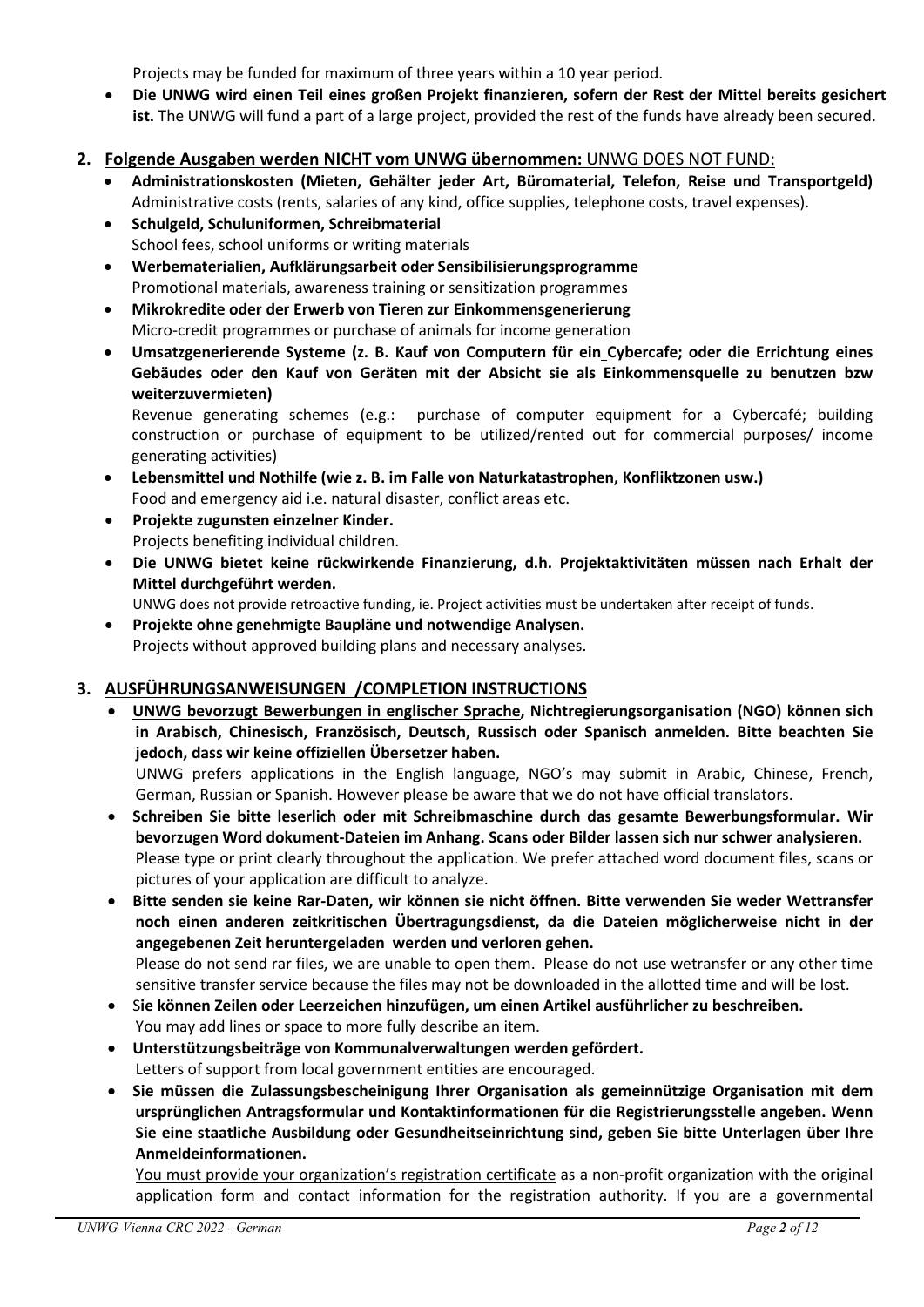education or health facility, please provide documentation as to your credentials.

- **Bitte legen Sie bei Bedarf alle Baupläne, eventuelle Nachweise( z.B hydraulische Nachweise) und die aktuellen behördlichen Genehmigungen bei.**  Please attach any construction plans, any analyses (eg hydraulic surveys) and current government approval as necessary.
- **Beiträge werden nur in Euro oder USD überwiesen .Alle Beträge sind in Euro oder USD anzugeben, mit Ausnahme von Punkt 13, wo wir auch Beträge in lokaler Währung verlangen.**  Contributions are only transferred in Euro or US Dollars. All amounts should be specified in Euro or US Dollars except for section 13 where we also request amounts in local currency.
- **Es wird nur der Antrag auf dem aktuellen Antragsformular für 2022 akzeptiert.**  Only applications on the current 2022 application form will be accepted.
- **Bitte schicken Sie das ausgefüllte Formular zusammen mit dem Registernachweis Ihrer Organisation bis spätestens 15. Dezember 2021, Mitternacht Mitteleuropäische Zeit an:** Original application forms accompanied by the registration certificate of the organization must be e-mailed to:

**unwgcharityvienna@gmail.com ODER per Post an (Aufgabedatum laut Poststempel bevor 1st. Dezember 2021)/ or** must be sent by post to: (postmarked before 1st December 2021**) Second Vice President, UNWG Vienna International Center, Room F 1036 P.O. Box 400, A-1400 Vienna, Austria** 

- **Für E-Mail Anträge muss die signierte letzte Seite gescannt und gesendet werden. Für Post Anträge bitte die Originalunterschrift senden./** For email applications, the signed last page must be scanned and submitted. For postal mail applications, please submit the original signatures.
- **Organisationen die Unterstützung erhalten, müssen eine detaillierte Projektbeschreibung inklusive aller Rechnungen vor dem 30. Juni 2023 einreichen. /** Organizations receiving a grant must submit a detailed project completion report with bills before 30 June 2023.

#### **4. BEWERBUNGSPROZESS/ APPLICATIONS PROCESS**

**Die UNWG behält es sich vor zusätzliche Informationen über den antragstellenden Verein einzuholen. ALLE Korrespondenz wird ausschliesslich an die von Ihnen genannte Kontaktperson und die angegebene Emailadresse geschickt /** The UNWG reserves the right to contact organizations to confirm information found in this application. ALL correspondence will be sent to the name and email address that appear on this page**.** 

**Alle Anträge werden Eigentum der UNWG und werden vertraulich behandelt. Wir behalten uns das Recht vor, nach Informationen von anderen Organisationen zu fragen, die einen Teil des Projekts haben. Die UNWG kann jegliche Informationen, Folien oder Fotos, die sich auf das Projekt beziehen, für Zwecke von Exponaten, Promotionen, Veröffentlichungen oder sonstigen Aktivitäten, die als notwendig erachtet werden, verwenden. Die endgültige Liste der genehmigten Projekte wird bis 31. July 2022 auf der Webseite des UNWG veröffentlicht. /** All applications become the property of the UNWG and will be treated in a confidential manner. We reserve the right to ask for information from other organizations that have a part in the project. The United Nations Women's Guild may use any information, slides, or photographs pertaining to the project for purposes of exhibits, promotions, publications, or any other activity as may be deemed necessary. The list of approved projects will be placed on the UNWG website **by 31 July 2022.** 

## **Bitte beachten Sie bei der Überprüfung, Nichtregierungsorganisation (NGO's) wird nur kontaktiert werden, wenn ihre Anwendung in Betracht gezogen wird. /**

**Please note following the review process, NGO's will only be contacted if their application is under consideration**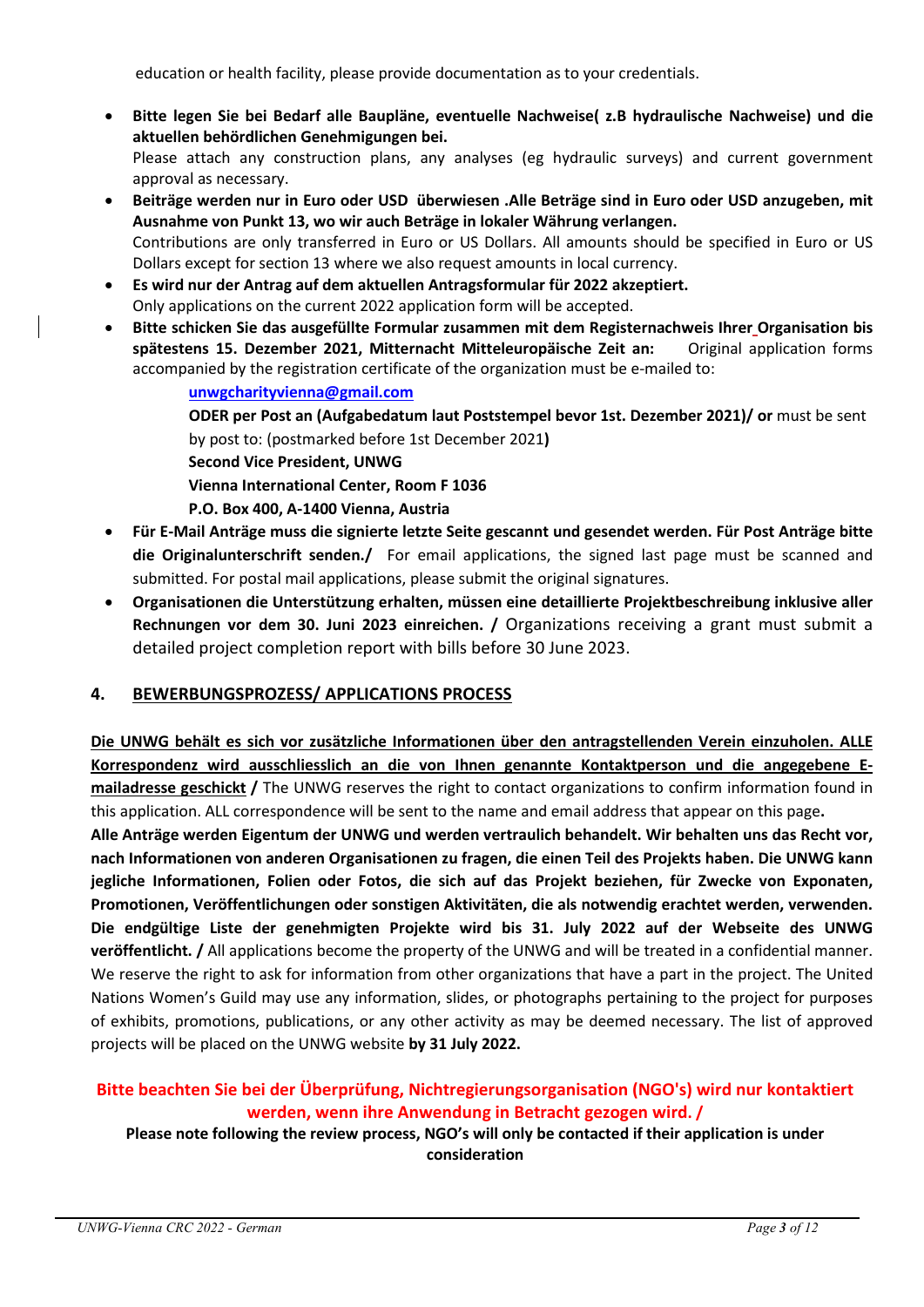**1. PROJEKT TITEL /** PROJECT TITLE:

**1a Projektbetrag angefordert von UNWG /** PROJECT AMOUNT REQUESTED FROM UNWG:

**2. PROJECT LAGE, einschließlich der Land, Stadt, Dorf und Straßenadresse oder geografischen Koordinaten der Standort:/** PROJECT LOCATION, including the country, city, town, village and street address or geographic coordinates of project site:

**3. RECHTLICHER NAME der Organisation:/** LEGAL NAME of applying organization:

**4. POST-ADRESSE Ihrer Organisation:/** POSTAL ADDRESS of your organization:

**4a. Web-Adresse:/** Website URL:

**4b. E-Mail-Adresse:/** Email Address:

**5. Chef der Organisation, E-Mail und Kontaktadresse:** 

 *Hinweis***: Dies ist die gleiche Person, die diese Anwendung autorisiert hat. /** 

HEAD of the organization, email and contact address:

 *Note: This is the same person who authorizes this application.* 

**E-Mail-Adresse**:/ Email Address:

**6. REFERENZ - Wenn Sie eine Person im Vienna International Center oder in Wien haben, die über das Projekt sprechen kann, dann geben Sie bitte ihren Namen, Adresse und E-Mail an. Dies ist keine Voraussetzung, deshalb wird dies Ihren Projektbewertungsprozess nicht beeinträchtigen. /**  REFERENCE – If you have a person at Vienna International Center or in Vienna, who can speak about the project, then please provide their name, address and email. This is not a requirement therefore this will not affect your project evaluation process.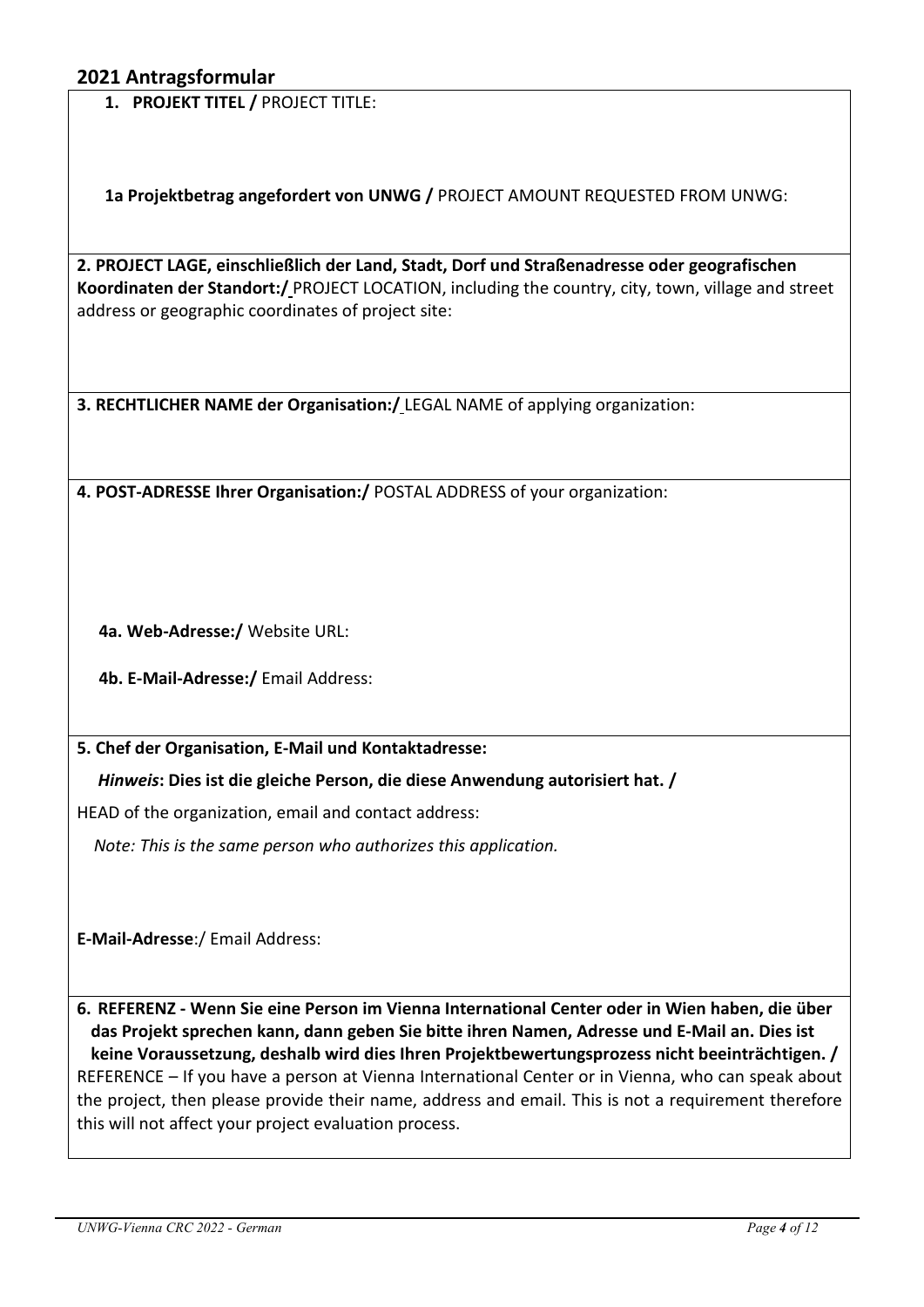## **A. ÜBER DIE ORGANISATION/** ABOUT THE ORGANIZATION

| 1a. Wurde Ihre Organisation in der Vergangenheit von der UNWG                                                                                                                                                                                                                                                                                                                                                                                                    | $\square$ ja | $\Box$ nein |  |
|------------------------------------------------------------------------------------------------------------------------------------------------------------------------------------------------------------------------------------------------------------------------------------------------------------------------------------------------------------------------------------------------------------------------------------------------------------------|--------------|-------------|--|
| Wien unterstützt? /                                                                                                                                                                                                                                                                                                                                                                                                                                              |              |             |  |
| Has your organization received funding from United Nations Women's                                                                                                                                                                                                                                                                                                                                                                                               |              |             |  |
| Guild Vienna before?                                                                                                                                                                                                                                                                                                                                                                                                                                             |              |             |  |
| 1b. Falls ja, wann. / If so, when?                                                                                                                                                                                                                                                                                                                                                                                                                               |              |             |  |
| Was war der Zweck der Finanzierung? / What was the purpose of the funding?                                                                                                                                                                                                                                                                                                                                                                                       |              |             |  |
| Bitte nehmen Sie zur Kenntnis, daß der vorliegende Antrag nicht berücksichtigt werden kann,<br>wenn Sie in der Vergangenheit Unterstützung von der UNWG erhalten haben und keinen<br>Abschlußbericht, einschließlich Beweise für bezahlte Rechnungen, vorgelegt haben./<br>Please note if you have received funds before and have failed to submit a final report including<br>evidence of paid bills, then your application will not be considered for funding. |              |             |  |
| 1c. Wenn Sie sich schon einmal für die UNWG-Finanzierung angemeldet haben, geben Sie bitte an,                                                                                                                                                                                                                                                                                                                                                                   |              |             |  |
| in welchen Jahren und den Zweck. / If you have applied for UNWG funding before, please list in<br>which years and the purpose.                                                                                                                                                                                                                                                                                                                                   |              |             |  |
|                                                                                                                                                                                                                                                                                                                                                                                                                                                                  |              |             |  |
|                                                                                                                                                                                                                                                                                                                                                                                                                                                                  |              |             |  |
|                                                                                                                                                                                                                                                                                                                                                                                                                                                                  |              |             |  |
| 1d. Wie haben Sie von dem UNWG Charity Program erfahren?                                                                                                                                                                                                                                                                                                                                                                                                         |              |             |  |
| How did you find out about the UNWG Charity Programme?                                                                                                                                                                                                                                                                                                                                                                                                           |              |             |  |
|                                                                                                                                                                                                                                                                                                                                                                                                                                                                  |              |             |  |
|                                                                                                                                                                                                                                                                                                                                                                                                                                                                  |              |             |  |
|                                                                                                                                                                                                                                                                                                                                                                                                                                                                  |              |             |  |
|                                                                                                                                                                                                                                                                                                                                                                                                                                                                  |              |             |  |
|                                                                                                                                                                                                                                                                                                                                                                                                                                                                  |              |             |  |
|                                                                                                                                                                                                                                                                                                                                                                                                                                                                  |              |             |  |
|                                                                                                                                                                                                                                                                                                                                                                                                                                                                  |              |             |  |
|                                                                                                                                                                                                                                                                                                                                                                                                                                                                  |              |             |  |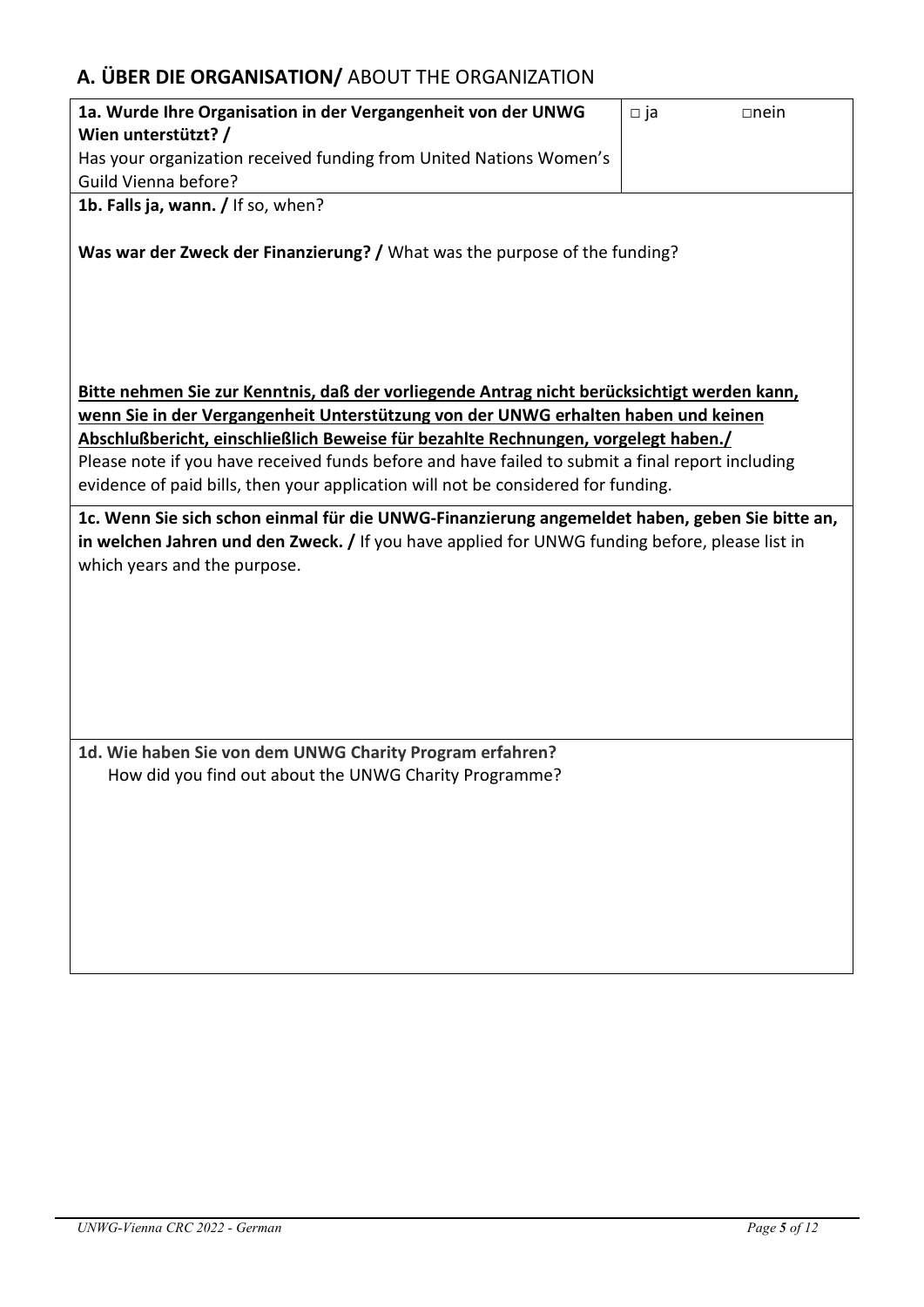| 2. Welches sind die Ziele und Hauptanliegen Ihrer Organisation? (Legen Sie, wenn möglich,<br>Broschüren bei und geben Sie Ihre Website bekannt.) / What are the goals and objectives of your<br>organization? (Attach brochures and list web site info)<br>3. Wann wurde Ihre Organisation gegründet? /                                                                                                                                                                                                                                                                                                                                                        |                       |                                                      |              |                            |
|----------------------------------------------------------------------------------------------------------------------------------------------------------------------------------------------------------------------------------------------------------------------------------------------------------------------------------------------------------------------------------------------------------------------------------------------------------------------------------------------------------------------------------------------------------------------------------------------------------------------------------------------------------------|-----------------------|------------------------------------------------------|--------------|----------------------------|
| When was your organization founded?                                                                                                                                                                                                                                                                                                                                                                                                                                                                                                                                                                                                                            |                       |                                                      |              |                            |
| 4. Ist Ihre Organisation eine eingetragene als gemeinnützige oder<br>$\square$ ja<br>$\Box$ nein<br>Nichtregierungsorganisation (NGO)? / Ein aktuelles NRO-Zertifikat<br>muss mit Ihrer Bewerbung eingereicht warden. Is your organization<br>registered as a Non-profit or charitable Organization (NGO) with your<br>government? A current NGO certificate must be submitted with your<br>application.                                                                                                                                                                                                                                                       |                       |                                                      |              |                            |
| 5. Ist Ihre Organisation eine staatliche Organisation?/                                                                                                                                                                                                                                                                                                                                                                                                                                                                                                                                                                                                        |                       |                                                      | $\square$ ja | $\Box$ nein                |
| Is your organization a government organization?<br>6. Bitte führen Sie Projekte/Aktivitäten Ihrer Organisation während der letzten 2 Jahre an,<br>beginnend mit dem letzten von Ihrer Organisation durchgeführten Projekt. Für jede<br>Finanzierungsquelle bitte Name der Kontaktperson, E-Mail und Telefonnummer angeben. Bitte<br>fügen Sie bei Bedarf weitere Zeilen hinzu. / Please list the projects/activities of your organisation<br>during the last 2 years, starting with the latest that you implemented. For each funding source,<br>please include name of contact person, email, and telephone number. Please add additional lines as<br>needed. |                       |                                                      |              |                            |
| Projektzweck/Aktivitäten/                                                                                                                                                                                                                                                                                                                                                                                                                                                                                                                                                                                                                                      | Gefördeter            | Name der                                             |              | Abgeschlossen              |
| Project purpose/activities                                                                                                                                                                                                                                                                                                                                                                                                                                                                                                                                                                                                                                     | Geldbetrag/<br>Amount | Förderorganisation/<br>Name of the funding<br>agency |              | im Jahr /Year<br>completed |
|                                                                                                                                                                                                                                                                                                                                                                                                                                                                                                                                                                                                                                                                |                       |                                                      |              |                            |
|                                                                                                                                                                                                                                                                                                                                                                                                                                                                                                                                                                                                                                                                |                       |                                                      |              |                            |
|                                                                                                                                                                                                                                                                                                                                                                                                                                                                                                                                                                                                                                                                |                       |                                                      |              |                            |
|                                                                                                                                                                                                                                                                                                                                                                                                                                                                                                                                                                                                                                                                |                       |                                                      |              |                            |
|                                                                                                                                                                                                                                                                                                                                                                                                                                                                                                                                                                                                                                                                |                       |                                                      |              |                            |
|                                                                                                                                                                                                                                                                                                                                                                                                                                                                                                                                                                                                                                                                |                       |                                                      |              |                            |
|                                                                                                                                                                                                                                                                                                                                                                                                                                                                                                                                                                                                                                                                |                       |                                                      |              |                            |
|                                                                                                                                                                                                                                                                                                                                                                                                                                                                                                                                                                                                                                                                |                       |                                                      |              |                            |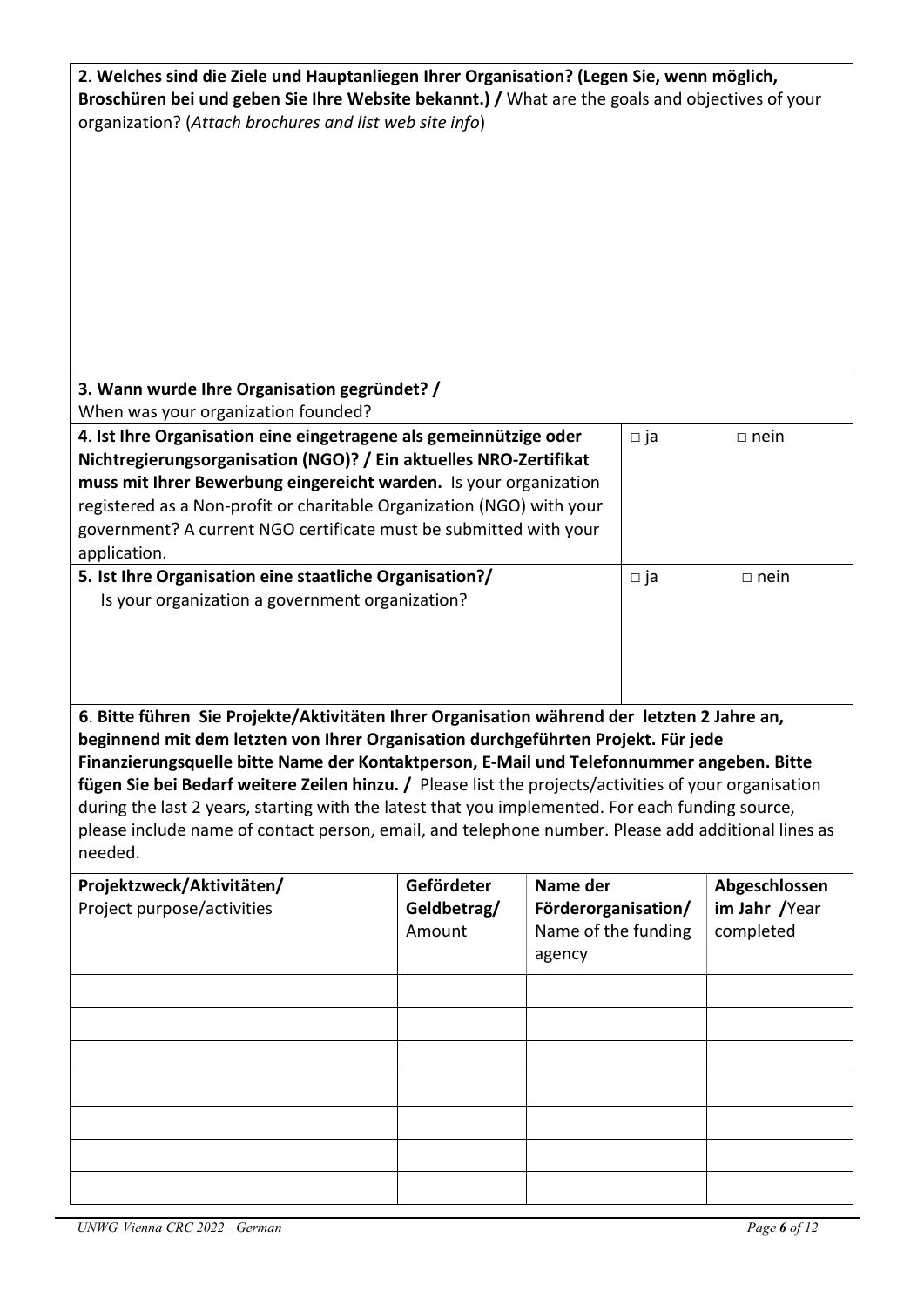| 7. Bitte beantworten Sie die folgenden Fragen zu Personal und Finanzen Ihrer Organisation:            |              |                                        |      |
|-------------------------------------------------------------------------------------------------------|--------------|----------------------------------------|------|
| Please provide the following personnel and financial information:                                     |              |                                        |      |
|                                                                                                       |              |                                        |      |
| 7a. Anzahl der bezahlten Mitarbeiter/Mitarbeiterinnen:                                                |              |                                        |      |
| Number of paid staff working in the organization:                                                     |              |                                        |      |
| 7b. Anzahl der ehrenamtlichen                                                                         |              |                                        |      |
| Mitarbeiter/Mitarbeiterinnen:                                                                         |              |                                        |      |
| Number of volunteers in the organization:                                                             |              |                                        |      |
| 7c. Wie hoch war das Jahresbudget Ihrer Organisation                                                  |              | Betrag in Euro oder Equivalent in US\$ |      |
| im letzten Jahr? (7c =7d+7e+7f) Geben Sie das Jahr an.                                                |              |                                        |      |
| What was the yearly budget of your organization in the                                                |              |                                        |      |
| previous fiscal year? (7c=7d+7e+7f) Indicate year                                                     |              | Betrag in Euro oder Equivalent in US\$ |      |
| 7d. Jährliche Verwaltungskosten:<br>Amount spent on Administration:                                   |              |                                        |      |
|                                                                                                       |              |                                        |      |
| 7e. Wie hoch ist der Betrag der an Gehältern ausbezahlt                                               |              | Betrag in Euro oder Equivalent in US\$ |      |
| wird?                                                                                                 |              |                                        |      |
| Amount spent on salaries:                                                                             |              |                                        |      |
|                                                                                                       |              |                                        |      |
| 7f. Jährlicher Betrag für Projektkosten/Aktivitäten                                                   |              | Betrag in Euro oder Equivalent in US\$ |      |
| ausgenommen Verwaltung:                                                                               |              |                                        |      |
| Amount spent on projects/activities:                                                                  |              |                                        |      |
| 8. Woher beziehen Sie regelmäßig Ihre Geldmittel? (Betrag in Euro oder US\$)? /                       |              |                                        |      |
| What is/are your organization's regular source(s) of funding? (Please indicate in Euro or US Dollars) |              |                                        |      |
| Einkommensquelle / Source                                                                             |              | Betrag/ Amount                         |      |
|                                                                                                       |              | €/US\$                                 | %    |
|                                                                                                       |              |                                        |      |
| Mitgliedsbeiträge / Membership fees                                                                   |              |                                        | %    |
| Selbst aufgebrachte Beiträge (Spenden/Spendenaktionen) /                                              |              |                                        |      |
| Self-generated (donations/fund-raising) income                                                        |              |                                        | %    |
| <b>Staatliche Mittel / Government</b>                                                                 |              |                                        | %    |
| Internationale Organisation(en) / International organizations                                         |              |                                        | %    |
| Andere (bitte angeben) / Others (please specify)                                                      |              |                                        | %    |
|                                                                                                       | <b>TOTAL</b> |                                        | 100% |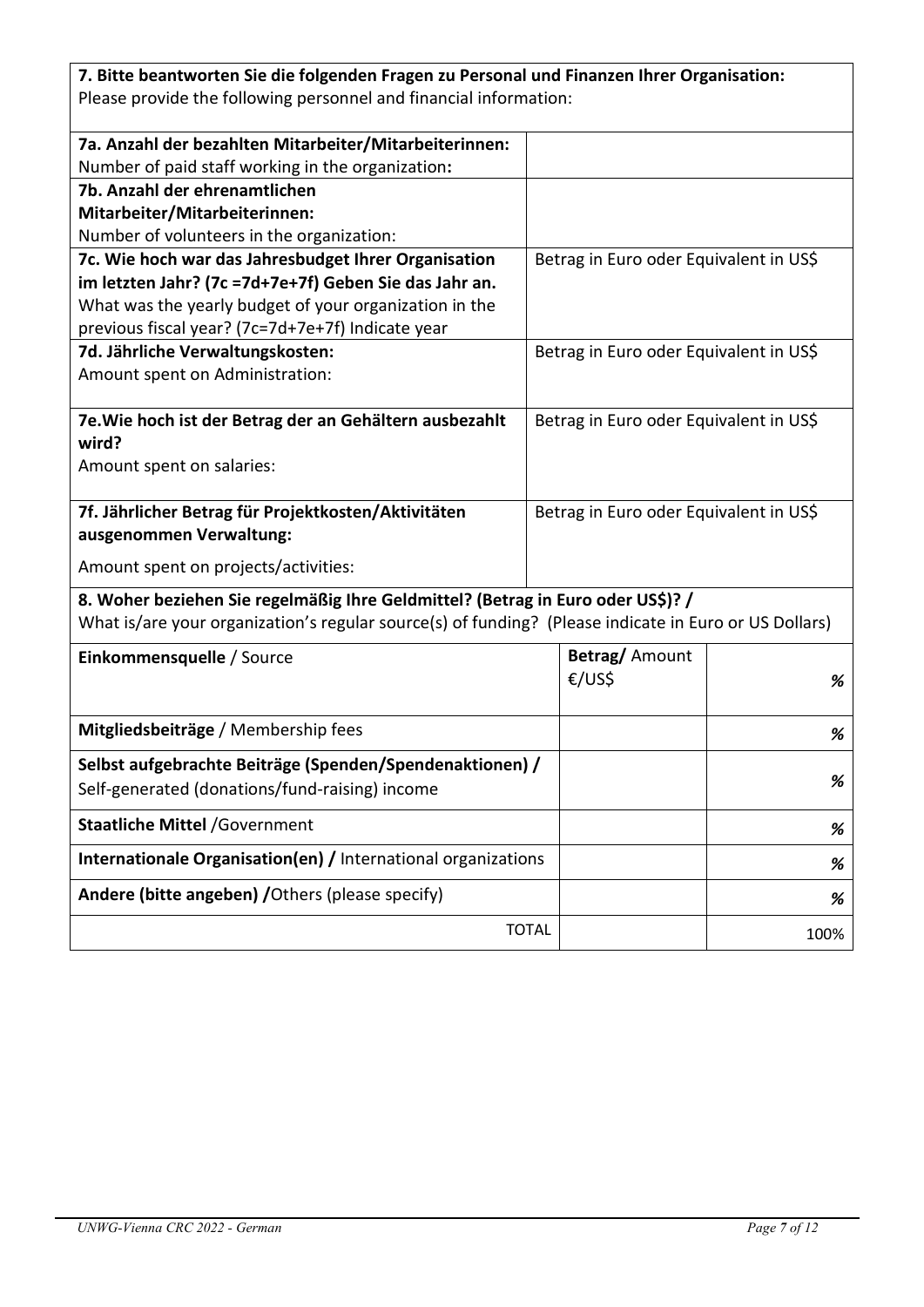# **B. PROJEKT, WELCHES VON DER UNWG UNTERSTÜTZT WERDEN SOLL:/**

PROPOSED PROJECT FOR UNWG FUNDING:

## **Bitte legen Sie relevante Broschüren, Dokumente und 4 Photos bei.**

(*Please attach relevant brochures, documents and 4 photographs*)

| 1. Beschreiben Sie kurz und klar das Projekt das von der UNWG unterstützt werden soll.                                                     |  |  |
|--------------------------------------------------------------------------------------------------------------------------------------------|--|--|
| Briefly and clearly describe the project you would like to be funded.                                                                      |  |  |
|                                                                                                                                            |  |  |
| 2. Beschreiben Sie bitte die Ausgangssituation, was Sie mit dem Projekt erreichen wollen und wie                                           |  |  |
| die Nachhaltigkeit des Projektes sichergestellt werden soll. Verwenden Sie mehr Platz zur<br>Beantwortung dieser Frage, falls notwendig. / |  |  |
| State the problem this project will address and explain how this will be sustained and/ or maintained                                      |  |  |
| in the future. Use attachment if necessary                                                                                                 |  |  |
|                                                                                                                                            |  |  |
|                                                                                                                                            |  |  |
|                                                                                                                                            |  |  |
|                                                                                                                                            |  |  |
|                                                                                                                                            |  |  |
|                                                                                                                                            |  |  |
| 3. Anzahl der Kinder, welche von diesem Projekt Nutzen ziehen werden: /                                                                    |  |  |
| Number of children the project will support: Buben /Boys_<br>Mädchen /Girls                                                                |  |  |
| Im Fall eines Mutter/Kind Projektes/ In case of mother-child project: Buben/boys<br>Mädchen/girls______Frauen/women_____                   |  |  |
|                                                                                                                                            |  |  |
|                                                                                                                                            |  |  |
| 5. Erläutern Sie den Behinderungsgrad und die nötige Betreuung der Kinder:/                                                                |  |  |
| Please give details of disability and/or special care needed among children:                                                               |  |  |
|                                                                                                                                            |  |  |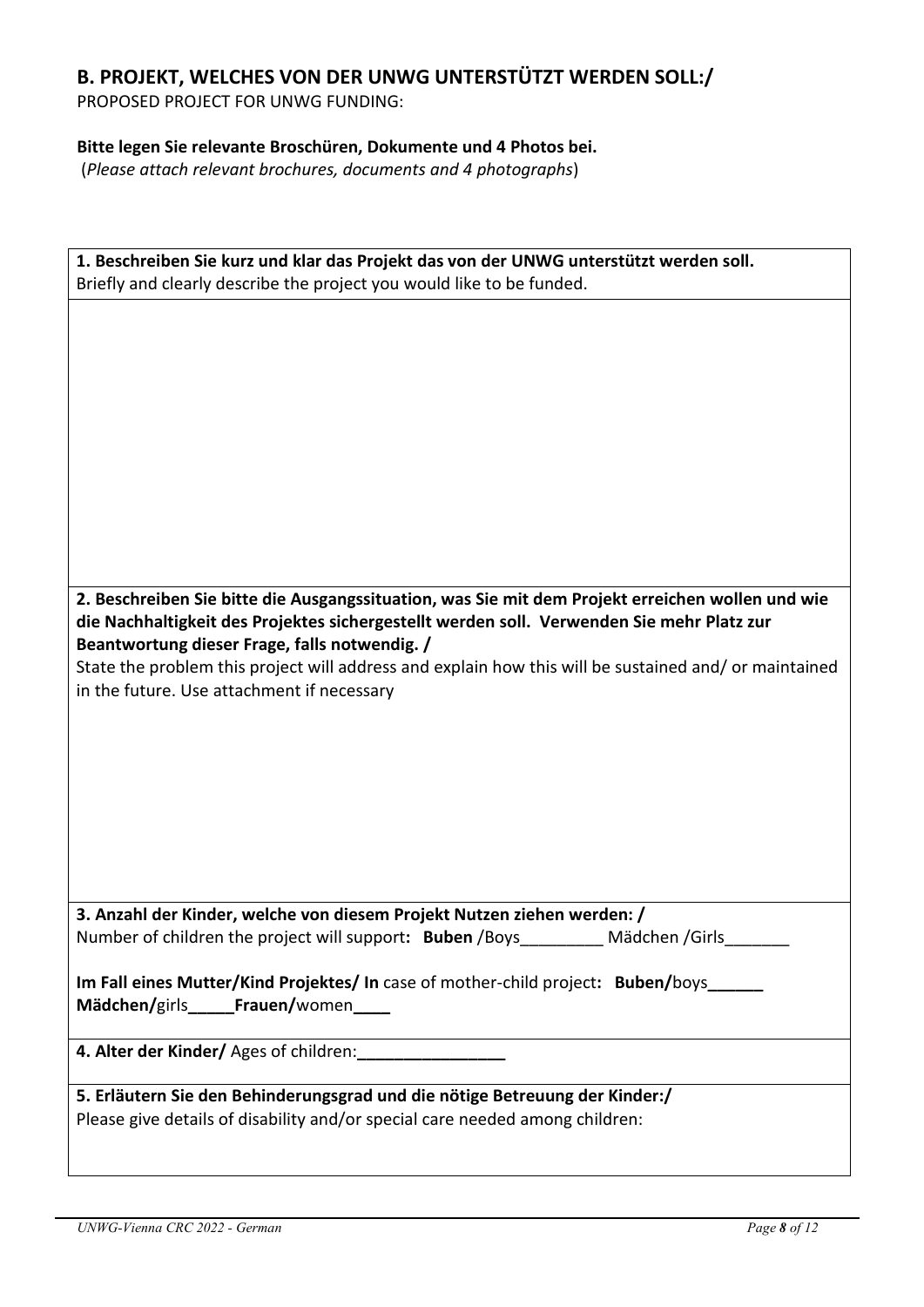| 6. Projektbeginn (Datum)? / When do you expect the project to start?                                                                                                                                                                                                                                                                                                                                                                                                                                                                                                     |                          |                                                                                                                              |                            |
|--------------------------------------------------------------------------------------------------------------------------------------------------------------------------------------------------------------------------------------------------------------------------------------------------------------------------------------------------------------------------------------------------------------------------------------------------------------------------------------------------------------------------------------------------------------------------|--------------------------|------------------------------------------------------------------------------------------------------------------------------|----------------------------|
| 7. Voraussichtliche Projektdauer? / How long it will take to complete the project:                                                                                                                                                                                                                                                                                                                                                                                                                                                                                       |                          |                                                                                                                              |                            |
| 8. In chronologischer Reihenfolge und mit Daten versehen, geben Sie bitte die Maßnahmen an, die<br>Sie im Zuge Ihres Projektes ergreifen wollen (bitte berücksichtigen Sie bei Ihrem Projektplan, daß<br>die Spendenmittel nicht vor Juni übertragen werden. Das Projekt muss innerhalb eines Jahres nach<br>Geldeingang abgeschlossen sein. /In chronological order describe the steps of the plan and<br>implementation dates of each step (note the funds will not be transferred before June). Project must<br>be completed within one year of the receipt of funds. |                          |                                                                                                                              |                            |
| Planschritt / Plan Step                                                                                                                                                                                                                                                                                                                                                                                                                                                                                                                                                  |                          |                                                                                                                              | <b>Erwartetes</b><br>Datum |
|                                                                                                                                                                                                                                                                                                                                                                                                                                                                                                                                                                          |                          |                                                                                                                              | / Expected Date            |
|                                                                                                                                                                                                                                                                                                                                                                                                                                                                                                                                                                          |                          |                                                                                                                              |                            |
|                                                                                                                                                                                                                                                                                                                                                                                                                                                                                                                                                                          |                          |                                                                                                                              |                            |
|                                                                                                                                                                                                                                                                                                                                                                                                                                                                                                                                                                          |                          |                                                                                                                              |                            |
| 9. Was sind die geschätzten Gesamtkosten des<br>Projektes? / What is the estimated cost of the project?                                                                                                                                                                                                                                                                                                                                                                                                                                                                  |                          |                                                                                                                              |                            |
| 10. Welcher Betrag (Kostenanteil) wird von der<br><b>UNWG beantragt?/</b> What amount is being requested<br>from UNWG?                                                                                                                                                                                                                                                                                                                                                                                                                                                   |                          |                                                                                                                              |                            |
| 11. Tragen andere Organisationen zur Finanzierung<br>des Projektes bei?/Are other organizations<br>contributing to costs                                                                                                                                                                                                                                                                                                                                                                                                                                                 | $\Box$ ja                | $\Box$ nein                                                                                                                  |                            |
| 11a. Aufstellung der Projektfinanzierung nach Quelle, Betrag und Projektteil, der damit unterstützt<br>werden soll/ Funding details when other donors are supporting the project                                                                                                                                                                                                                                                                                                                                                                                         |                          |                                                                                                                              |                            |
| Quelle und Kontaktinformationen/<br>Source and contact information                                                                                                                                                                                                                                                                                                                                                                                                                                                                                                       | Betrag/ Amount<br>€/US\$ | Welcher Teil des Projektes soll mit<br>dem Teilbetrag finanziert<br>werden?/Which part of the Project is<br>to be supported? |                            |
|                                                                                                                                                                                                                                                                                                                                                                                                                                                                                                                                                                          |                          |                                                                                                                              |                            |
| 12. Sind Sie auch bei anderen Organisationen /<br>Spendern für dieses Projekt Bewerbung?<br>$\Box$ nein /<br>$\Box$ ja<br>Are you also applying to other organizations/donors for this project?<br>$\square$ YES<br>$\Box$ NO                                                                                                                                                                                                                                                                                                                                            |                          |                                                                                                                              |                            |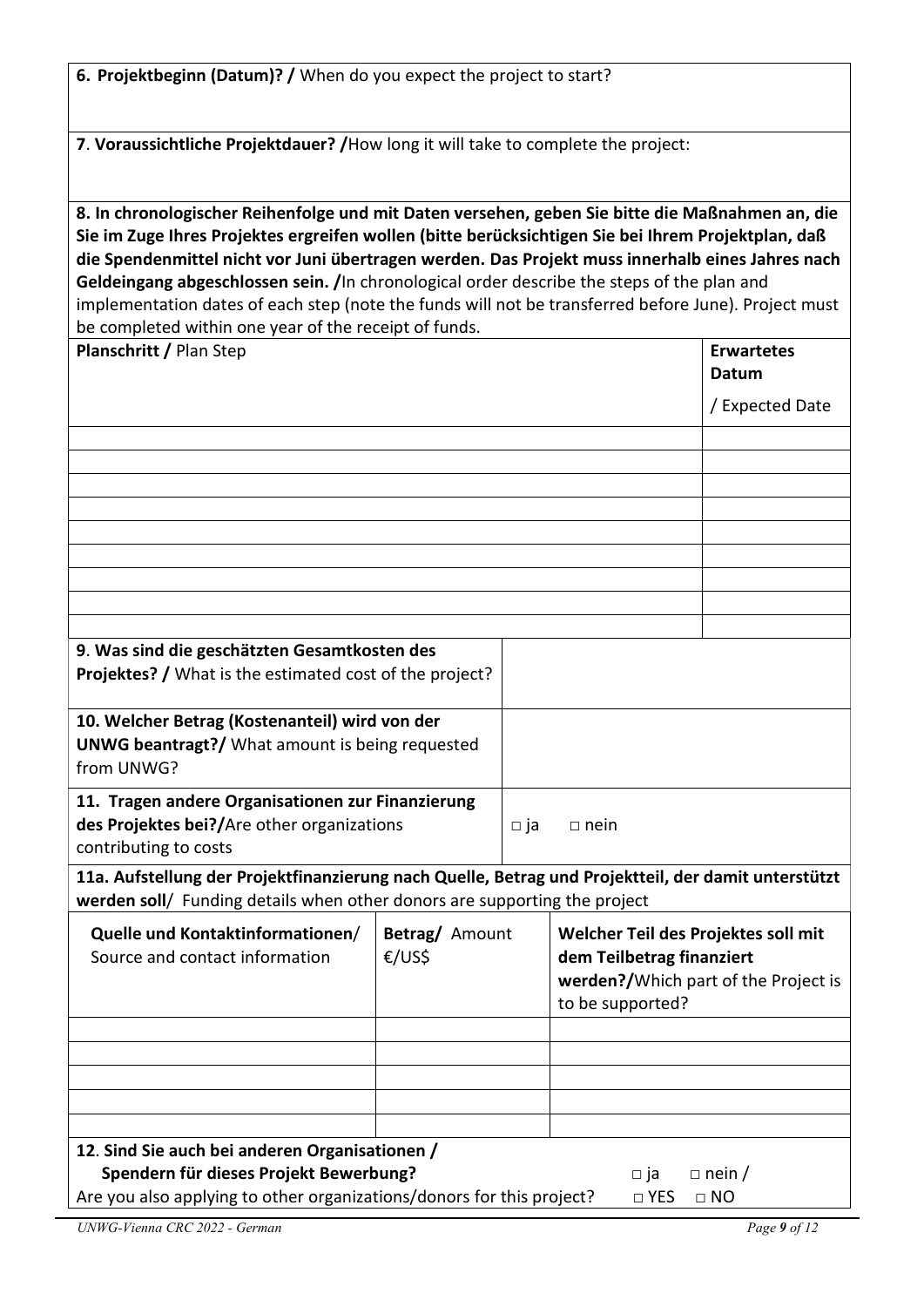|                                                                                                                                                                                                                                                                                                                                                                                                                                                                                                              | 12a. Bitte geben Sie weitere Informationen zu Ihrer Bewerbung an andere Spender:/ Please<br>provide more information on your application to other donors: |                                                                                      |                                                                  |
|--------------------------------------------------------------------------------------------------------------------------------------------------------------------------------------------------------------------------------------------------------------------------------------------------------------------------------------------------------------------------------------------------------------------------------------------------------------------------------------------------------------|-----------------------------------------------------------------------------------------------------------------------------------------------------------|--------------------------------------------------------------------------------------|------------------------------------------------------------------|
|                                                                                                                                                                                                                                                                                                                                                                                                                                                                                                              |                                                                                                                                                           |                                                                                      |                                                                  |
| <b>Quelle und</b><br>Kontaktinformationen/<br>Source and contact<br>information                                                                                                                                                                                                                                                                                                                                                                                                                              | <b>Betrag/Amount</b><br>€/US\$                                                                                                                            | Welcher Teil des Projektes soll mit<br>dem Teilbetrag finanziert<br>to be supported? | werden?/Which part of the Project is                             |
|                                                                                                                                                                                                                                                                                                                                                                                                                                                                                                              |                                                                                                                                                           |                                                                                      |                                                                  |
|                                                                                                                                                                                                                                                                                                                                                                                                                                                                                                              |                                                                                                                                                           |                                                                                      |                                                                  |
| 13. ARTIKEL, die von der UNWG bezahlt werden sollen: Aufstellung der einzelnen Anschaffungen<br>mit entsprechenden Kosten, die die UNWG zur Verfügung stellen soll. Bitte legen Sie wenn möglich<br>Kostenvoranschläge/ pro forma Rechnungen des Lieferanten bei. /<br>ITEMS to be funded by UNWG: Please list items to be funded with UNWG funds and the approximate cost of each item. It<br>would be advantageous to enclose documents supporting the costs and if possible cost estimates from suppliers |                                                                                                                                                           |                                                                                      |                                                                  |
| <b>ARTIKEL/Item</b>                                                                                                                                                                                                                                                                                                                                                                                                                                                                                          |                                                                                                                                                           | <b>KOSTEN In Euro</b><br>oder US \$/<br>COST (in Euro or<br>US dollars)              | <b>KOSTEN in</b><br>Lokaler Währung<br>Cost in local<br>currency |
| Beispiel: 3 Kinderbetten mit Holzrahmen à € 40.00<br>Example: 3 children's single beds with wood frames @<br>€40.00 each                                                                                                                                                                                                                                                                                                                                                                                     |                                                                                                                                                           | €150.00                                                                              |                                                                  |
|                                                                                                                                                                                                                                                                                                                                                                                                                                                                                                              |                                                                                                                                                           |                                                                                      |                                                                  |
|                                                                                                                                                                                                                                                                                                                                                                                                                                                                                                              |                                                                                                                                                           |                                                                                      |                                                                  |
|                                                                                                                                                                                                                                                                                                                                                                                                                                                                                                              |                                                                                                                                                           |                                                                                      |                                                                  |
|                                                                                                                                                                                                                                                                                                                                                                                                                                                                                                              |                                                                                                                                                           |                                                                                      |                                                                  |
|                                                                                                                                                                                                                                                                                                                                                                                                                                                                                                              |                                                                                                                                                           |                                                                                      |                                                                  |
|                                                                                                                                                                                                                                                                                                                                                                                                                                                                                                              |                                                                                                                                                           |                                                                                      |                                                                  |
|                                                                                                                                                                                                                                                                                                                                                                                                                                                                                                              |                                                                                                                                                           |                                                                                      |                                                                  |
|                                                                                                                                                                                                                                                                                                                                                                                                                                                                                                              |                                                                                                                                                           |                                                                                      |                                                                  |
|                                                                                                                                                                                                                                                                                                                                                                                                                                                                                                              |                                                                                                                                                           |                                                                                      |                                                                  |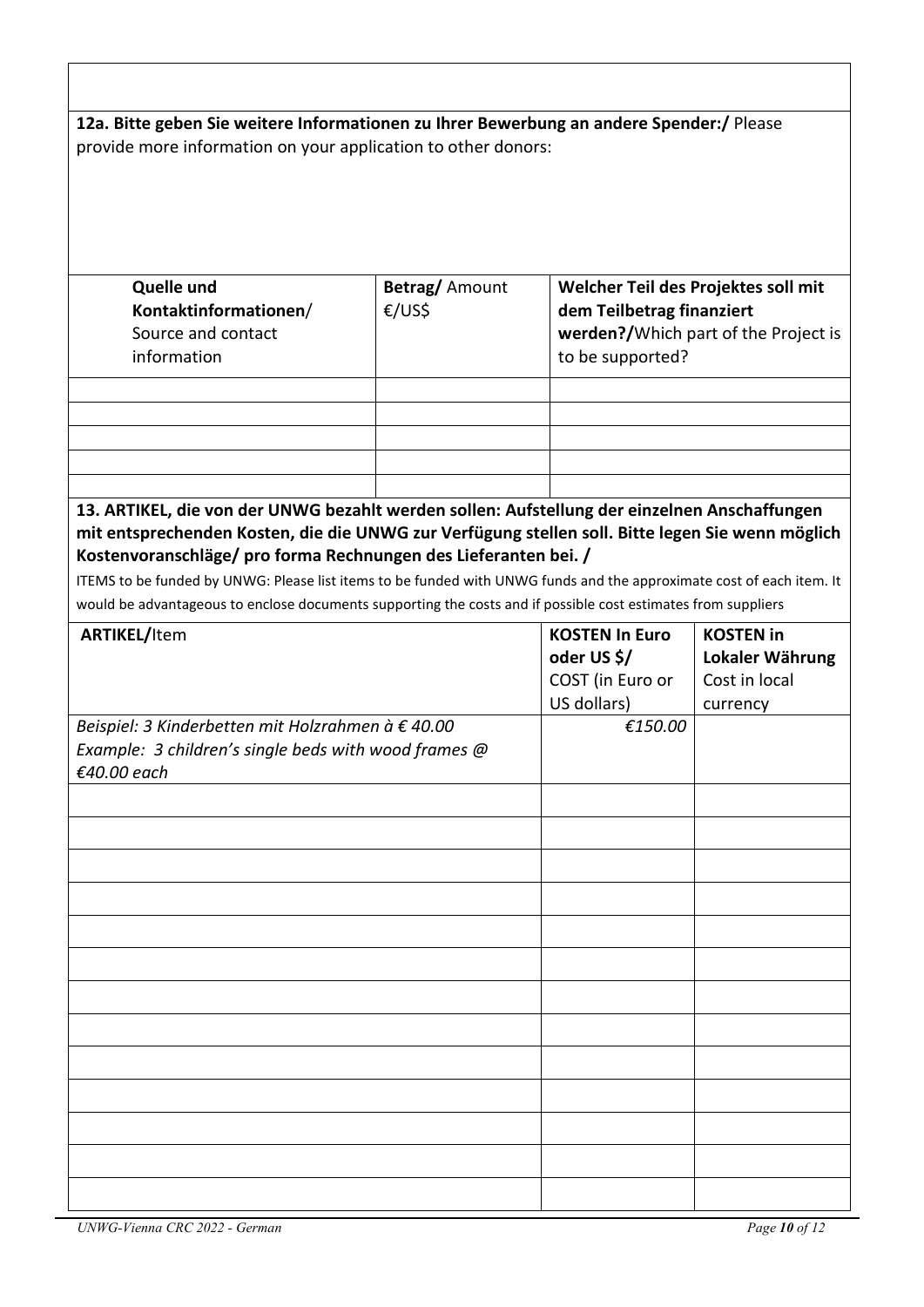| Gesamtkosten aller angeführten Artikel/ Total cost of<br><b>Items</b>             |  |
|-----------------------------------------------------------------------------------|--|
| Gesamtkosten, die von der UNWG beantragt werden/<br>Total cost to be paid by UNWG |  |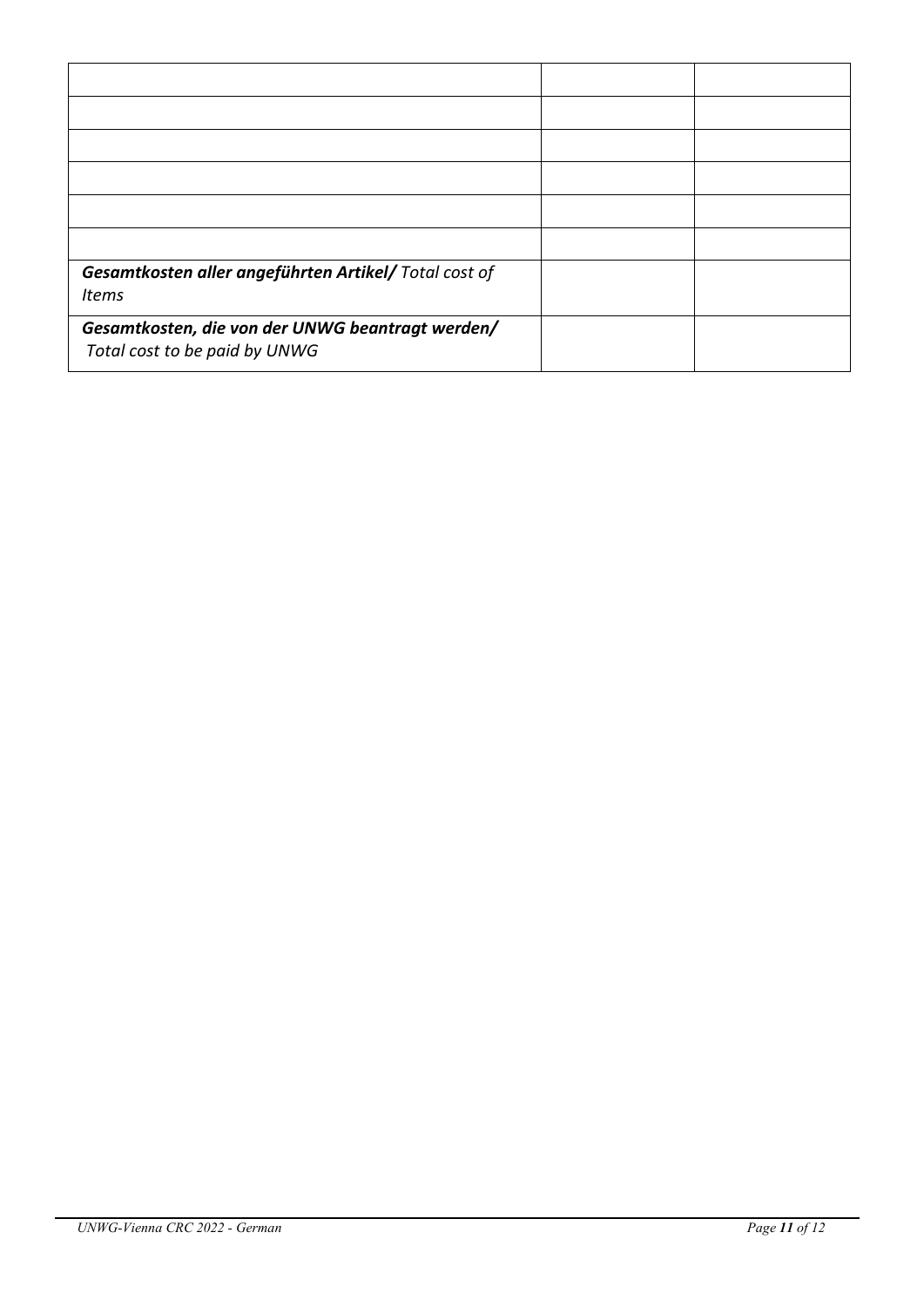## **C. BANKVERBINDUNG /**BANKING INFORMATION

**1. Bitte geben Sie an, in welcher bevorzugten Währung Sie den Spendenbetrag erhalten wollen:/**  Please specify HOW you would prefer payment, if *your project is approved for funding*:

□ **Euro** □ **US \$** 

**2. Bitte machen Sie folgende Angaben bzgl. Ihrer Bankverbindung:** 

Please complete the following information on the bank where the funds will be deposited:

| Name auf Konto / Name on account             |  |
|----------------------------------------------|--|
| Kontonummer / Account number                 |  |
| Name der Bank / Bank name                    |  |
| Adresse der Bank / Bank address              |  |
|                                              |  |
| <b>IBAN</b> (Internationale Bankkontonummer) |  |
| <b>SWIFT Code</b>                            |  |
| Kennwort zur Autorisierung des Erhalts       |  |
| ausländischer Geldern (falls erforderlich)   |  |
| / Authorization Code to receive foreign      |  |
| funds (where appropriate)                    |  |

**Name des Kontos sollte im Namen der Organisation gelten, die Geld beantragt /** Name of account should be in the name of the organization applying for funds

**Vergewissern Sie sich vor der Unterzeichnung dieses Antrages, dass Sie alle erforderlichen Dokument beigefügt haben./** Before for signing this application, check that you attach all required documents.

- **Anbei ein aktuelles und gültiges NGO Zertifikatvalid. /** Attached a current, up to date and valid NGO certificate
- **Anbei Angebote für die Artikel, die Sie mit einem UNWG Zuschuss erwerben wollen. /** Attached quotes for the items you wish to purchase with a UNWG grant
- **Anbei Baupläne und Analysen bei Bedarf. /** Attached building plans, and analyses as needed
- **Lesen Sie die Kriterien und die Liste der Element, die UNWG nicht finanzieren und bestätigen Sie, dass Sie mit den Projekten unsere Kriterien erfüllen. /** Read through the criteria and list of items that the UNWG does not fund, and confirm that your project meets our criteria

**Unvollständige Bewerbungen und Bewerbungen, die ausserhalb der UNWG Kriterien oder Richtlinien liegen, werden automatisch abgelehnt. /** Incomplete applications and applications that fall outside of UNWG criteria and guidelines will be rejected automatically.